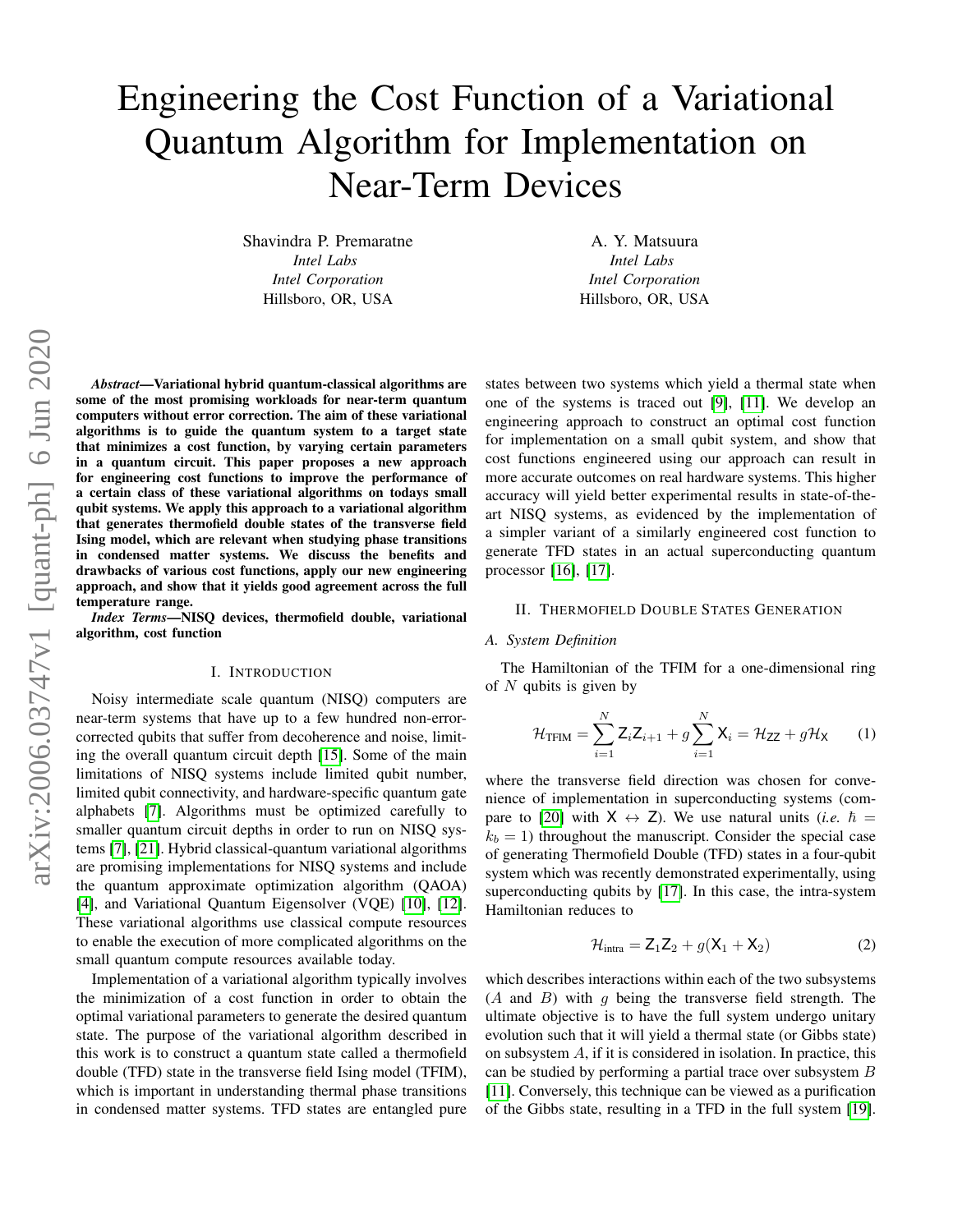The TFD state  $|\xi\rangle$  at an inverse temperature  $\beta = T^{-1}$  is thus defined as

$$
|\xi(\beta)\rangle \equiv \frac{1}{\sqrt{\mathcal{N}}} \exp\left(-\frac{\beta}{2} \mathcal{H}_A\right) |\xi(0)\rangle \tag{3}
$$

where  $N$  is a normalization factor, and

$$
\mathcal{H}_A = ZZ_A + gX_A = Z_{A1}Z_{A2} + g(X_{A1} + X_{A2}).
$$
 (4)

 $|\xi(0)\rangle$  is the TFD state at  $\beta = 0$  or  $T \to \infty$ , which should be a pairwise maximally entangled Bell state (since tracing subsystem  $B$  out of this full state yields a maximally-mixed state for subsystem A). For simulation purposes we thus set the initial state to be

$$
|\xi(0)\rangle = \text{CNOT}_{24} \cdot \text{CNOT}_{13} \cdot H_2 \cdot H_1 |0000\rangle
$$
  
=  $\frac{1}{2} (|0000\rangle + |0101\rangle + |1010\rangle + |1111\rangle)$  (5)

where the qubits are labeled as  $|A_1, A_2, B_1, B_2\rangle$  and qubits  ${A_i, B_i}$  are pairwise maximally entangled through applied unitaries.

# *B. System Evolution*

The protocol for generation of TFD states is described in [\[20\]](#page-5-9), and we follow a similar path to invoke the variational ansatz motivated by the quantum alternating operator ansatz [\[5\]](#page-5-11). This involves alternating between the subsystem Hamiltonian  $\mathcal{H}_A + \mathcal{H}_B$  and the entangling Hamiltonian  $\mathcal{H}_{AB}$ . Here the subsystem  $B$  Hamiltonian is defined as

$$
\mathcal{H}_B = \mathsf{ZZ}_B + g\mathsf{X}_B = \mathsf{Z}_{B1}\mathsf{Z}_{B2} + g(\mathsf{X}_{B1} + \mathsf{X}_{B2}) \tag{6}
$$

and the entangling Hamiltonian is defined as

$$
\mathcal{H}_{AB} = \mathbf{XX}_{AB} + \mathbf{ZZ}_{AB}
$$
  
=  $\mathbf{XX}_{AB1} + \mathbf{XX}_{AB2} + \mathbf{ZZ}_{AB1} + \mathbf{ZZ}_{AB2}$   
=  $\mathbf{X}_{A1}\mathbf{X}_{B1} + \mathbf{X}_{A2}\mathbf{X}_{B2} + \mathbf{Z}_{A1}\mathbf{Z}_{B1} + \mathbf{Z}_{A2}\mathbf{Z}_{B2}$ . (7)

Near-term quantum computing systems have stringent coherent operations limits and it is desirable to minimize the number of steps required for a given workload [\[21\]](#page-7-0). Hence, here we focus on the case of increasing efficiency of singlestep TFD generation under the given Hamiltonians (eqs. [\(2\)](#page-0-0) and [\(7\)](#page-1-0)). With our restricted model, the quantum circuit for TFD generation is described by eq. [\(8\)](#page-1-1) with  $\{\alpha_1, \alpha_2, \gamma_1, \gamma_2\}$ as variational parameters.

$$
|\psi_{\vec{\alpha},\vec{\gamma}}\rangle = |\psi(\alpha_1,\alpha_2,\gamma_1,\gamma_2)\rangle
$$
  
=  $e^{i\alpha_2 Z Z_{AB}} e^{i\alpha_1 X X_{AB}} e^{i\gamma_2 (Z Z_A + Z Z_B)} e^{i\gamma_1 (X_A + X_B)} |\xi(0)\rangle$  (8)

# III. COMPARISON OF COST FUNCTIONS FOR TFD STATES' **GENERATION**

To obtain the optimal variational parameters  $\{\alpha_1, \alpha_2, \gamma_1, \gamma_2\}$  experimentally, a quantum computer is used for system evolution while a classical computer is used for cost function evaluation based on the measurements returned by the quantum computer. The ultimate success of the protocol depends on the effectiveness of the cost function evaluation as well as the capability of the quantum circuit to accurately generate the desired TFD state.

# *A. Error in fidelity between generated and target states*

<span id="page-1-5"></span>For numerical convenience it is typical to utilize the error in fidelity  $\mathcal E$  with respect to the target as the cost function during optimization [\[19\]](#page-5-10),

<span id="page-1-2"></span>
$$
\mathcal{E} = 1 - |\langle \xi(\beta) | |\psi_{\vec{\alpha}, \vec{\gamma}} \rangle|^2. \tag{9}
$$

Evaluation of the latter expression requires access to the actual wavefunction of the generated state. Experimental determination of the wavefunction is typically limited to either estimation based on extensive tomographic reconstruction [\[1\]](#page-5-12), or an array of sophisticated weak measurements [\[8\]](#page-5-13). Thus it is undesirable in its present form for evaluation in an actual hybrid quantum-classical experimental system. In principle, it is possible to modify eq. [\(9\)](#page-1-2) to use the density matrix of the generated state, but this also is cumbersome and reasons are discussed further in the next section.

#### <span id="page-1-4"></span><span id="page-1-3"></span>*B. Free energy of the system*

An alternative to eq. [\(9\)](#page-1-2) is using the free energy of the system as the cost function during optimization [\[19\]](#page-5-10). In this case, the free energy  $F_A$  is calculated on the reduced density matrix for subsystem A as

$$
F_A(T; \vec{\alpha}, \vec{\gamma}) = E_A - TS_A
$$
  
= Tr  $\left[ \varsigma_A H_A \right] + T \operatorname{Tr} \left[ \varsigma_A \log \varsigma_A \right],$  (10)

where  $E_A$ ,  $S_A$ ,  $\varsigma_A = \text{Tr}_B |\psi_{\vec{\alpha},\vec{\gamma}}| \langle \psi_{\vec{\alpha},\vec{\gamma}}|$  are the energy, von Neumann entropy, and the reduced density operator for subsystem  $A$ , respectively, and  $T$  is the system temperature. In this case quantum state tomography (QST) [\[1\]](#page-5-12) of subsystem  $A$  is necessary to calculate  $F_A$ . Recently, methods to approximate the von Neumann entropy have also been proposed [\[2\]](#page-5-14).

<span id="page-1-0"></span>Typically, QST of a system requires a complete set of measurements related to the number of unknowns of the system size [\[6\]](#page-5-15). Given a system of  $n_q$  qubits, the number of unique density matrix elements is given by  $(2^{2n_q}-1)$ . Thus, this is the total number of unique measurements required to fully characterize the qubit system (*e.g.* for a two-qubit subsystem, this gives 15 measurements). As system size increases, QST becomes prohibitively expensive and renders free energy  $F_A$ a poor choice for large-scale optimization problems.

*C. Hypothesized cost function based on correlator expectation values*

<span id="page-1-1"></span>To formulate a more experiment-friendly expression, it is possible to hypothesize a cost function based on the form of  $F_A$  as described in section [III-B.](#page-1-3) This would involve substituting alternative expressions for  $E_A$  and  $S_A$  that require fewer measurements than QST. It is straightforward to infer that  $F_A$  will be dominated by  $S_A$  at higher temperatures, and by  $E_A$  at lower temperatures. Given the simplicity of the TFIM Hamiltonian, the expression for the low temperature regime is easily obtained as follows,

$$
E_A = \langle \mathcal{H}_A \rangle = \langle Z_{A1}Z_{A2} + g(X_{A1} + X_{A2}) \rangle
$$
  
=  $\langle Z_{A1}Z_{A2} \rangle + g \langle X_{A1} \rangle + g \langle X_{A2} \rangle$  (11)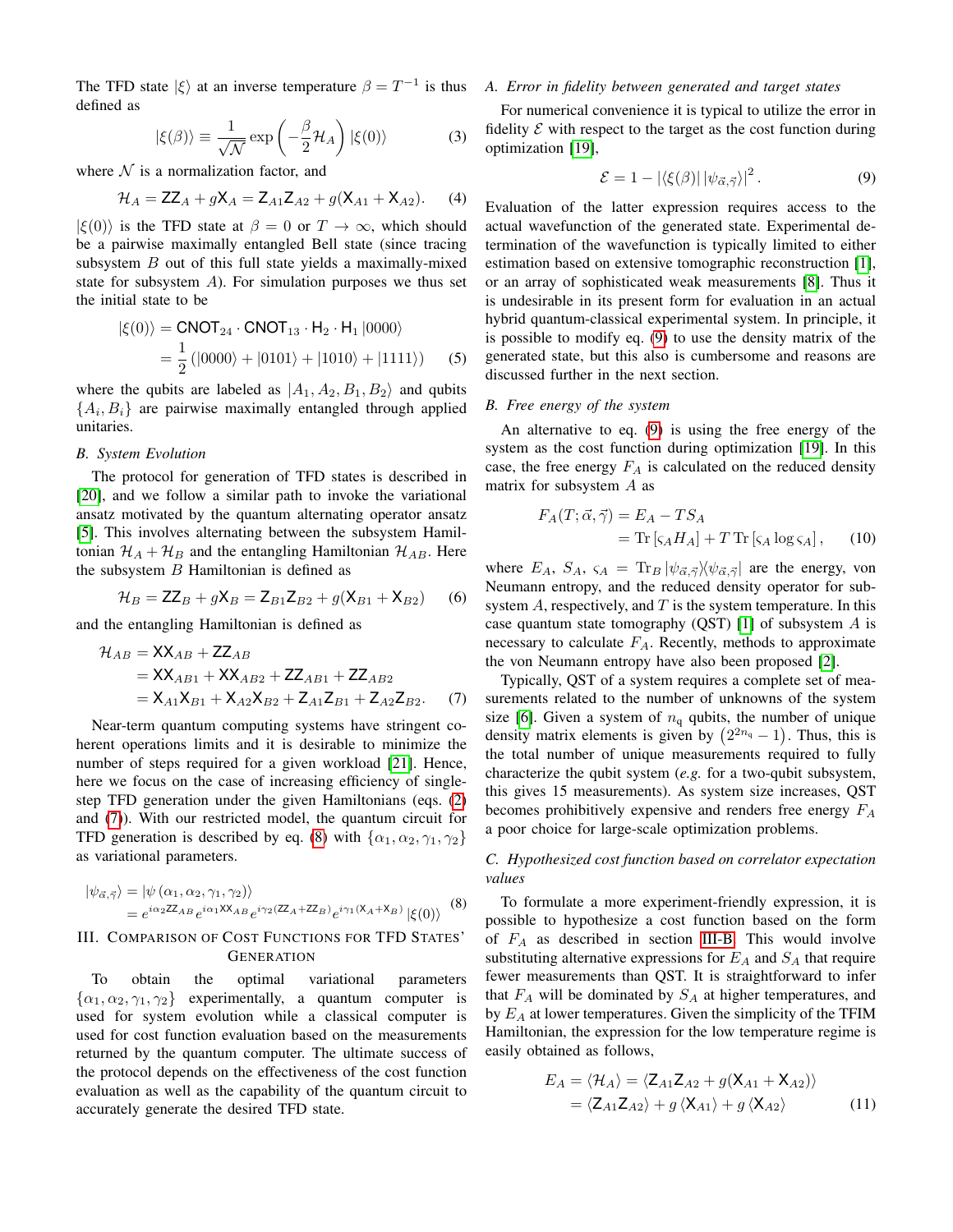where the  $\langle \cdot \rangle$  notation indicates the expectation value of the relevant correlator with respect to the evolved wavefunction  $|\psi_{\vec{\alpha},\vec{\gamma}}\rangle$  in eq. [\(8\)](#page-1-1). The reduction in the number of terms is not strictly due to the use of correlators, but it is rather the underlying symmetry of the problem that allows us to determine  $E_A$  with only three system measurements for subsystem A. However, this method of constructing the cost function allows an explicit represention using tangible measurements for the hybrid quantum-classical optimization algorithm.

There is no straightforward method to derive an expression for  $S_A$  based on correlator expectation values as before. However, it is trivial to verify that  $|\xi(0)\rangle$  is the ground state of the negative of the inter-system Hamiltonian,  $-\mathcal{H}_{AB}$ . Given that we expect  $S_A$  to dominate at  $T \to \infty$  and  $|\xi(0)\rangle$  is the infinite temperature TFD state, it is natural to hypothesize an approximate form of  $S_A$  to be generalized to  $\mathcal{H}_{AB}$  when considering the full system (*i.e.* both A and B) [\[14\]](#page-5-16). This results in the following expression for a cost function  $C_0(T)$ , which is more amenable for practical implementation in a quantum-classical optimization algorithm.

$$
\mathcal{C}_0(T; \vec{\alpha}, \vec{\gamma}) = \langle \psi_{\vec{\alpha}, \vec{\gamma}} | \mathcal{H}_A + \mathcal{H}_B - T \mathcal{H}_{AB} | \psi_{\vec{\alpha}, \vec{\gamma}} \rangle, \qquad (12)
$$

where the system temperature  $T$  is a parameter, and  $\{\alpha_1, \alpha_2, \gamma_1, \gamma_2\}$  are optimization variables. Here, we have generalized the cost function to the full system and included  $\mathcal{H}_B$  in the energy of the system at low temperatures.

## <span id="page-2-2"></span>*D. Free Energy vs. Hypothesized Cost Function*

When the strength of the transverse field is set to  $q = 1$ , a critical point between antiferromagnetic and paramagnetic quantum phases is expected [\[3\]](#page-5-17), [\[13\]](#page-5-18). Hence, for cost function performance comparison purposes, we will primarily explore the case of  $g = 1$ . The case of  $g \neq 1$  will be considered for completeness in Appendix [C.](#page-5-19) We simulate TFD state generation using Differential Evolution, which is a global optimization algorithm [\[18\]](#page-5-20) supported by Wolfram Mathematica for non-linear optimization. The optimization is performed over a wide inverse temperature range of six orders of magnitude to ensure complete coverage.

During optimization we minimize the cost functions corresponding to  $F_A$  and  $C_0$  separately, and see that there is excellent agreement between them for extreme low and high temperatures (see fig. [1\)](#page-2-0). We have chosen trace distance  $\tau$ and fidelity  $\mathcal F$  as defined below [\[11\]](#page-5-6), as proximity measures comparing the ideal TFD state and the optimally generated state with the different cost functions.

$$
\mathcal{T} = \frac{1}{2} \operatorname{Tr} \left[ \sqrt{(\rho_A - \sigma_A)^{\dagger} \cdot (\rho_A - \sigma_A)} \right] \tag{13}
$$

$$
\mathcal{F} = \left( \text{Tr} \sqrt{\sqrt{\rho_A} \sigma_A \sqrt{\rho_A}} \right)^2 \tag{14}
$$

Here,  $\rho = |\xi(\beta)\rangle\langle\xi(\beta)|$  is the density matrix corresponding to the ideal TFD state,  $\sigma = |\Psi(\beta)\rangle\langle\Psi(\beta)|$  represents the density matrix for the circuit-generated state  $|\Psi(\beta)\rangle$  utilizing the relevant cost function, and  $\rho_A/\sigma_A$  are corresponding subsystem states after tracing out  $B$ , respectively.



<span id="page-2-1"></span><span id="page-2-0"></span>Fig. 1. Cost function performance comparison between  $F_A$  and  $C_0$ , using (a) fidelity  $\mathcal F$  and (b) trace distance  $\mathcal T$  as proximity measures.

For perfect TFD state preparation, we would expect  $\mathcal{T} = 0$ and  $\mathcal{F} = 1$ . However, in the range  $10^{-2} < \beta < 10^2$ , the performance of  $C_0$  as a cost function is poor, and demonstrates difficulty in reaching the target TFD state. This is somewhat expected, given that we hypothesized the form of the simple cost function based on extreme high/low temperature behavior. Also note that for  $\beta \to \infty$ ,  $\mathcal{F} \neq 1$  and  $\mathcal{T} \neq 0$  indicating that even while using free energy as the cost function we do not construct the ideal TFD state. This is also expected since  $T \rightarrow 0$  is the most difficult regime to generate the TFD state based on the given protocol [\[19\]](#page-5-10). This indicates that the depth of the circuit is most likely insufficient to construct a better state approaching the TFD state. However depending on the measure used, we find that better approximations to the TFD states are possible using different engineered cost functions.

## IV. ENGINEERING IMPROVED COST FUNCTIONS

## <span id="page-2-3"></span>*A. Enhancing the hypothesized cost function*

Given the shortcomings of  $C_0$  at intermediate  $\beta$  values, we began our new approach to construct a better cost function by generalizing eq. [\(12\)](#page-2-1) for  $g = 1$  by adding coefficients to the expression containing correlators as follows,

$$
\mathcal{C}_1(T; \vec{\alpha}, \vec{\gamma}) = \langle \psi_{\vec{\alpha}, \vec{\gamma}} | \mathsf{c}_1 | \psi_{\vec{\alpha}, \vec{\gamma}} \rangle, \tag{15}
$$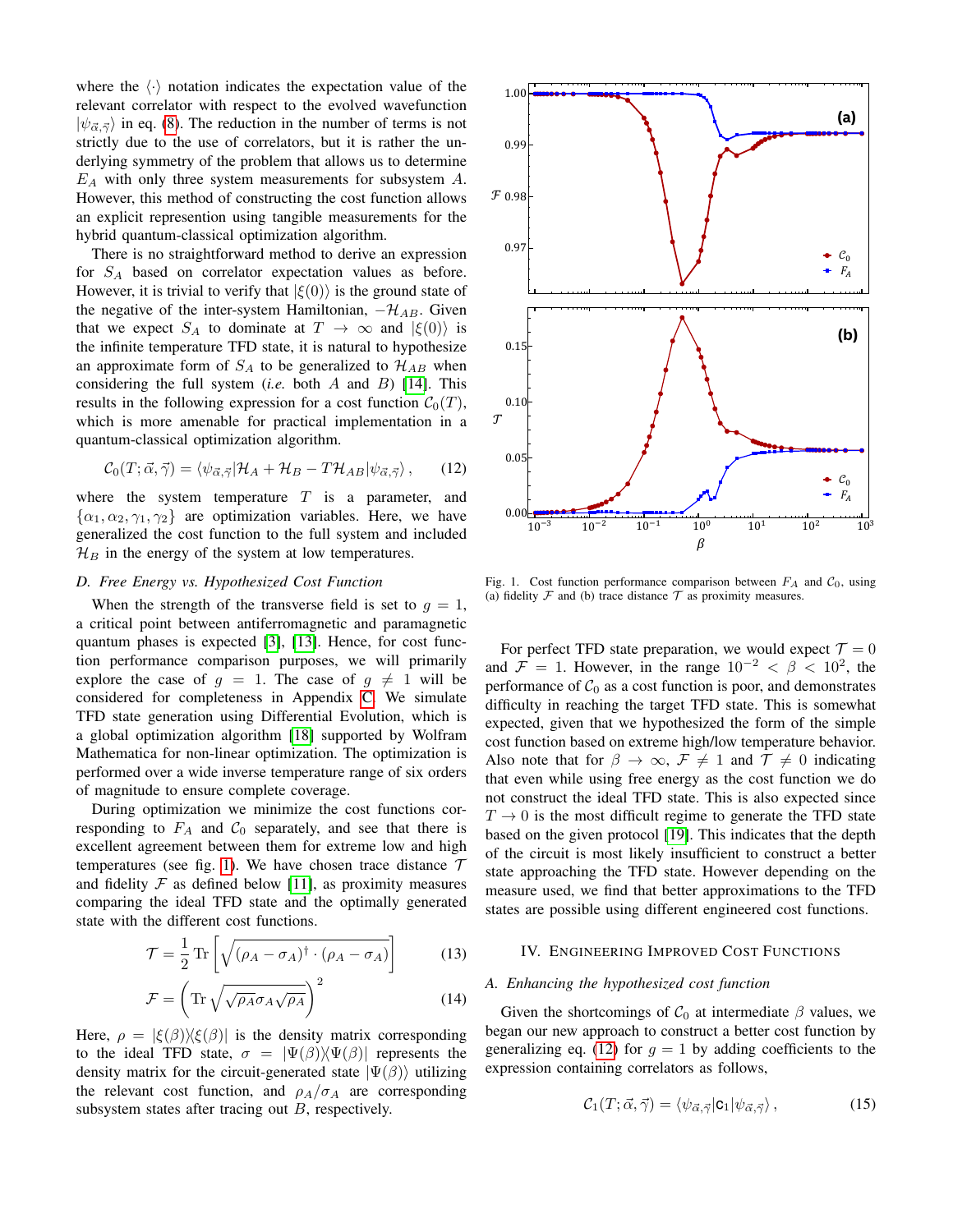

<span id="page-3-0"></span>Fig. 2. Two-dimensional sweep plot of  $|\Xi|$  vs.  $\zeta$  and  $\tau$  to enhance the hypothesized cost function. The minimum value for |Ξ| is observed for  $\zeta = 1.6$  and  $\tau = 1.48$ .

where

$$
\mathbf{c}_1(\zeta,\tau) = \mathbf{X}_A + \mathbf{X}_B + \zeta \left( \mathbf{Z} \mathbf{Z}_A + \mathbf{Z} \mathbf{Z}_B \right) - T^{\tau} \left( \mathbf{Z} \mathbf{Z}_{AB} + \mathbf{X} \mathbf{X}_{AB} \right).
$$
 (16)

Here  $\zeta$  and  $\tau$  are parameters which we optimize to find a cost function  $C_1$  that can yield better approximations to TFD states across the full inverse temperature range. For simplicity and clarity, instead of performing nested optimizations over  $\{\zeta, \tau\}$  and  $\{\vec{\alpha}, \vec{\gamma}\}\)$ , we execute TFD generation for a range of  $\zeta$  and  $\tau$  values (see [A](#page-4-0)ppendix A for details). By varying 1.4  $\lt$  $\zeta$  < 1.9, and 1.2 <  $\tau$  < 1.7, and evaluating the minimization quantity of interest  $\Xi$ , we see that the best agreement between  $|\xi(\beta)\rangle$  and  $|\Psi(\beta)\rangle$  is obtained for  $\zeta = 1.6$  and  $\tau = 1.48$ (see fig. [2\)](#page-3-0). The improvements from using  $C_1$  are discussed in section [IV-C.](#page-3-1)

# *B. Analytically obtaining a better cost function*

To further the work towards engineering a better cost function, we used an alternative approach based on density matrix elements' closeness to generate a cost function that shows significant improvement over both the hypothesized cost function  $C_0$ , and its enhanced version  $C_1$ . In this case, we studied the characteristics of the density matrices of the target TFD state,  $\rho$ , and the single-step circuit-generated state,  $\sigma$ . Note that we are not tracing out subsystem  $B$  of these matrices to obtain the thermal state. Instead we directly compare the density matrices of the target and generated states. Also we relax the assumption of  $g = 1$ , and keep g as a parameter throughout the analysis.

First, we observe the redundancies present in the ideal TFD state and obtain 15 unique real elements for  $\rho$ :

$$
\mathcal{R} = \{ \rho_{00}, \rho_{01}, \rho_{03}, \rho_{05}, \rho_{06}, \rho_{11}, \rho_{13}, \rho_{15}, \rho_{16}, \n\rho_{33}, \rho_{35}, \rho_{36}, \rho_{55}, \rho_{56}, \rho_{66} \}
$$
\n(17)

where the density matrix elements are labeled consistent with the notation in eq. [\(5\)](#page-1-4) (see Appendix [B](#page-5-21) for details). Similarly, we observe the redundancies and Hermiticity in  $\sigma$  to obtain 10 unique complex elements for off-diagonal elements, and 5 unique real elements for the diagonal elements:

$$
S = \{\sigma_{00}, \sigma_{01}, \sigma_{03}, \sigma_{05}, \sigma_{06}, \sigma_{11}, \sigma_{13}, \sigma_{15}, \sigma_{16}, \sigma_{33}, \sigma_{35}, \sigma_{36}, \sigma_{55}, \sigma_{56}, \sigma_{66}\}\
$$
\n(18)

Inspired by trial optimizations, we find that  $\sigma$  is explicitly symmetrized by choosing particular values for the inter-system variational parameters  $\vec{\alpha}$ ,

$$
\alpha_1 = \pi/8
$$
  
\n
$$
\alpha_2 = \pi/4
$$
\n(19)

resulting in 14 unique real elements in  $\sigma$ . With this choice for  $\vec{\alpha}$ , it is found that  $\sigma_{35} = \sigma_{06}$ , indicating that this constrained σ will be limited in fully matching  $ρ$ .

Following symmetrization, a cost function is constructed explicitly by calculating the sum of the square of differences between the density matrix elements for  $\rho$  and  $\sigma$ :

<span id="page-3-2"></span>
$$
\mathcal{C}_2 = \sum_{i=1}^{15} a_i (r_i - s_i)^2 \tag{20}
$$

where  $r_i \in \mathcal{R}$ ,  $s_i \in \mathcal{S}$ , and  $a_i \in \{0,1\}$  is a weight used to prune elements. We find that choosing

$$
a_i = \begin{cases} 1, & i \in \{4, 8, 13\} \\ 0, & i \in \{1, 2, 3, 5, 6, 7, 9, 10, 11, 12, 14, 15\} \end{cases}
$$
(21)

generates a simple cost function which yields good results across the full temperature range and for different q values. For this system of four qubits, we find that it is beneficial to substitute variational angles in the engineered cost function  $C_2$ with the operator expectation values as was the case in  $C_0$  and  $C_1$ . This will enable the experiments to be performed using identical quantum processor measurements, while modifying the classical processor evaluation to improve efficiency. Thus, the non-zero elements for the engineered cost function  $C_2$  are explicitly given by eq. [\(27\)](#page-6-0). Note that given the symmetric nature of the evolution of the subsystems, it is sufficient to include only the intra-system expectation values for one subsystem.

# <span id="page-3-1"></span>*C. Improvements from Engineered Cost Functions*

We now evaluate the performance of the various cost functions when generating the TFD states for a wide temperature range. Fidelity and trace distances are calculated for the traced out subsystem as described in section [III-D.](#page-2-2) In fig. [3,](#page-4-1) we observe that  $C_1$  yields vastly superior results compared to the original cost function  $C_0$ , especially at intermediate temperatures. We also find that  $C_2$  performs significantly better than  $C_1$  at high temperatures.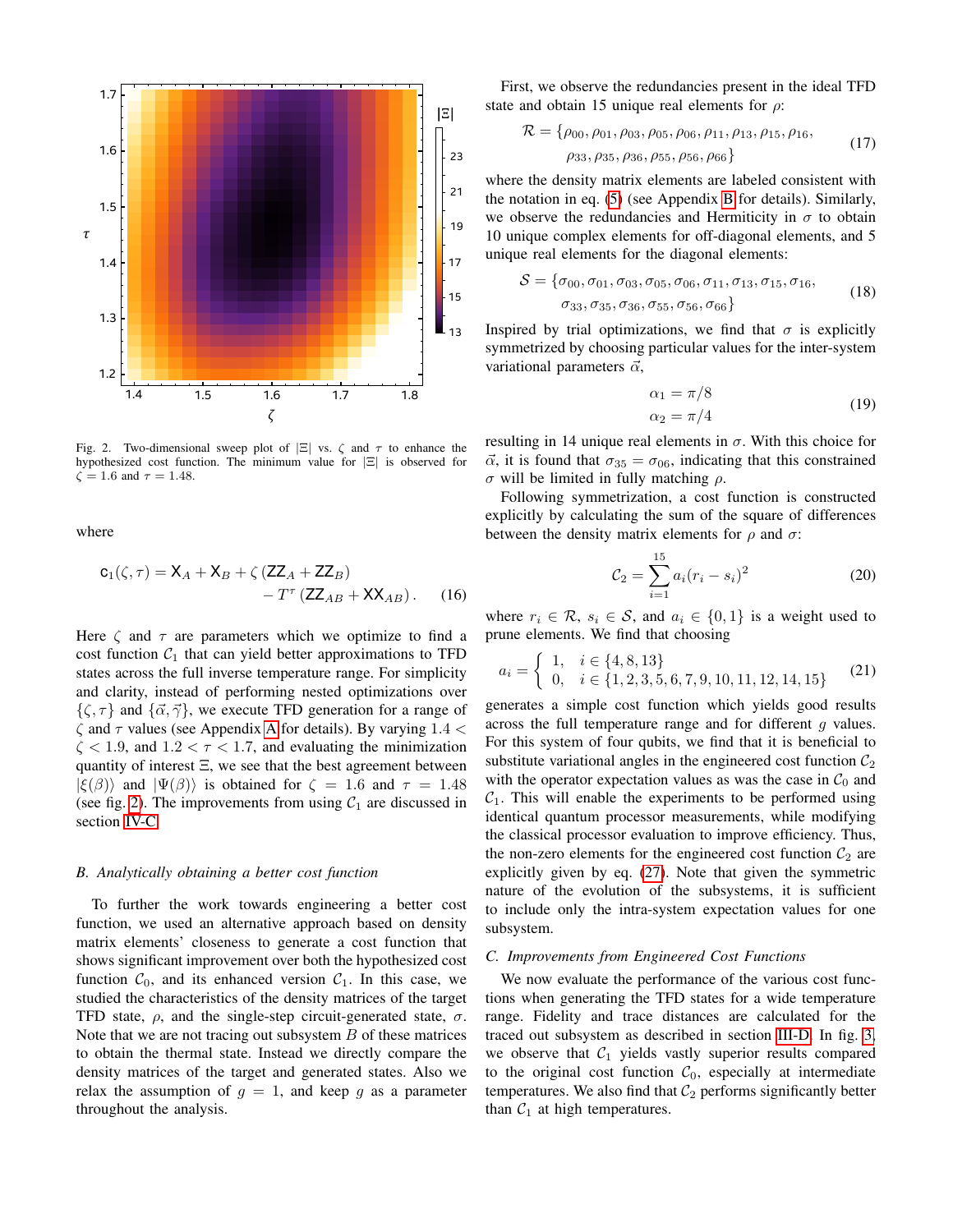

<span id="page-4-1"></span>Fig. 3. Cost function performance comparison between  $F_A$ ,  $C_0$ ,  $C_1$ , and  $C_2$ using (a) fidelity  $\mathcal F$  and (b) trace distance  $\mathcal T$  as proximity measures.

For  $\beta > 1$ , we note that the two measures (F and T) offer somewhat inconsistent results. When considering trace distance  $\mathcal T$  as the proximity measure,  $\mathcal C_1$  and  $\mathcal C_2$  seems to give better results compared to both  $C_0$  and  $F_A$ . In Appendix [C](#page-5-19) we study a few cases of  $g \neq 1$  and find that  $C_2$  outperforms all other cost functions (including  $F_A$ ) irrespective of the proximity measure used. We attribute this anomaly to the definition of the measures themselves, and further study of this aspect is beyond the scope of this work.

### V. CONCLUSION

In this article, we explored different cost functions that can be used during hybrid classical-quantum variational algorithm execution for TFD generation on real qubit systems. NISQ systems are constrained due to imperfect quantum operations with relatively low fidelities, low qubit lifetimes, and small qubit numbers. Hence, it is necessary to implement quantum algorithms in the most effective manner to utilize the available resources to their fullest extent. Our aim was to engineer a cost function which will generate the TFD states in a NISQ fourqubit system, in the most efficient manner. The constructed cost functions yielded a substantial improvement over the original cost function results (*e.g.* > 80% reduction in relative error for intermediate temperature TFD states).

The originally hypothesized cost function  $C_0$  was found to be inadequate in approximating the TFD state at intermediate temperatures. The enhanced cost function  $C_1$  obtained via modifications to the original cost function yielded better results at intermediate temperatures for the quantum critical case of  $g = 1$ . Subsequently, the cost function  $\mathcal{C}_2$  constructed based on the closeness of density matrix elements yielded good results for the full temperature range and for the transverse field range  $g \in \{-0.1, -0.2, -0.5, 1, 2, 5\}.$ 

The method of improving the cost function to formulate  $C_1$  as discussed in section [IV-A](#page-2-3) is amenable to experimental exploration of cost function generation, and could result in novel methods for obtaining better cost functions for special state generation. This method can be further extended by adding other correlator expectation values in the cost function with coefficients to be found experimentally. As quantum state evolution typically incurs the highest resource cost during the experiment, this method of constructing cost functions could lead to more efficient scaling of variational algorithms to higher qubit numbers.

Although eq. [\(27\)](#page-6-0) only included the intra-system expectation values for one subsystem, it is possible to include the other subsystem's measurements when performing an experiment. Judicious choice of the measurements between the different subsystems should allow higher throughput of measurements for faster variational algorithm execution. Although the construction of  $C_2$  is not a scalable technique for higher qubit numbers, excellent results were obtained for all temperature regimes. In  $C_2$  construction only 20% of the density matrix elements evaluated for closeness, indicating that the encoding of the thermal state is primarily in a few populations and coherences of the TFD state. Studying how this encoding space will scale with qubit number should shed light on methods to improve practical TFD generation.

# <span id="page-4-0"></span>APPENDIX A

# DEFINITION OF MINIMIZATION QUANTITY OF INTEREST FOR IMPROVING THE HYPOTHESIZED COST FUNCTION

The list of 15 operators considered in section [IV-A](#page-2-3) to compute the minimization quantity of interest is given by,

$$
\mathcal{O} = \{X_A, X_B, Y_A, Y_B, Z_A, Z_B,
$$
  
XX<sub>A</sub>, XX<sub>B</sub>, YY<sub>A</sub>, YY<sub>B</sub>, ZZ<sub>A</sub>, ZZ<sub>B</sub>, (22)  
XX<sub>AB</sub>, YY<sub>AB</sub>, ZZ<sub>AB</sub>}

and the range of 55 temperatures used for the optimization is,

$$
\mathcal{B} = \{10^{-3} \times \{1, 2, 3, 4, 5, 6, 7, 8, 9\},\
$$
  
\n
$$
10^{-2} \times \{1, 2, 3, 4, 5, 6, 7, 8, 9\},\
$$
  
\n
$$
10^{-1} \times \{1, 2, 3, 4, 5, 6, 7, 8, 9\},\
$$
  
\n
$$
10^{0} \times \{1, 2, 3, 4, 5, 6, 7, 8, 9\},\
$$
  
\n
$$
10^{1} \times \{1, 2, 3, 4, 5, 6, 7, 8, 9\},\
$$
  
\n
$$
10^{2} \times \{1, 2, 3, 4, 5, 6, 7, 8, 9\},\
$$
  
\n
$$
10^{3}\}.
$$
  
\n(23)

In section [IV-A,](#page-2-3) we calculate the differences in operator expectation values between the ideal TFD state and the circuitgenerated state. The total of the absolute differences (for all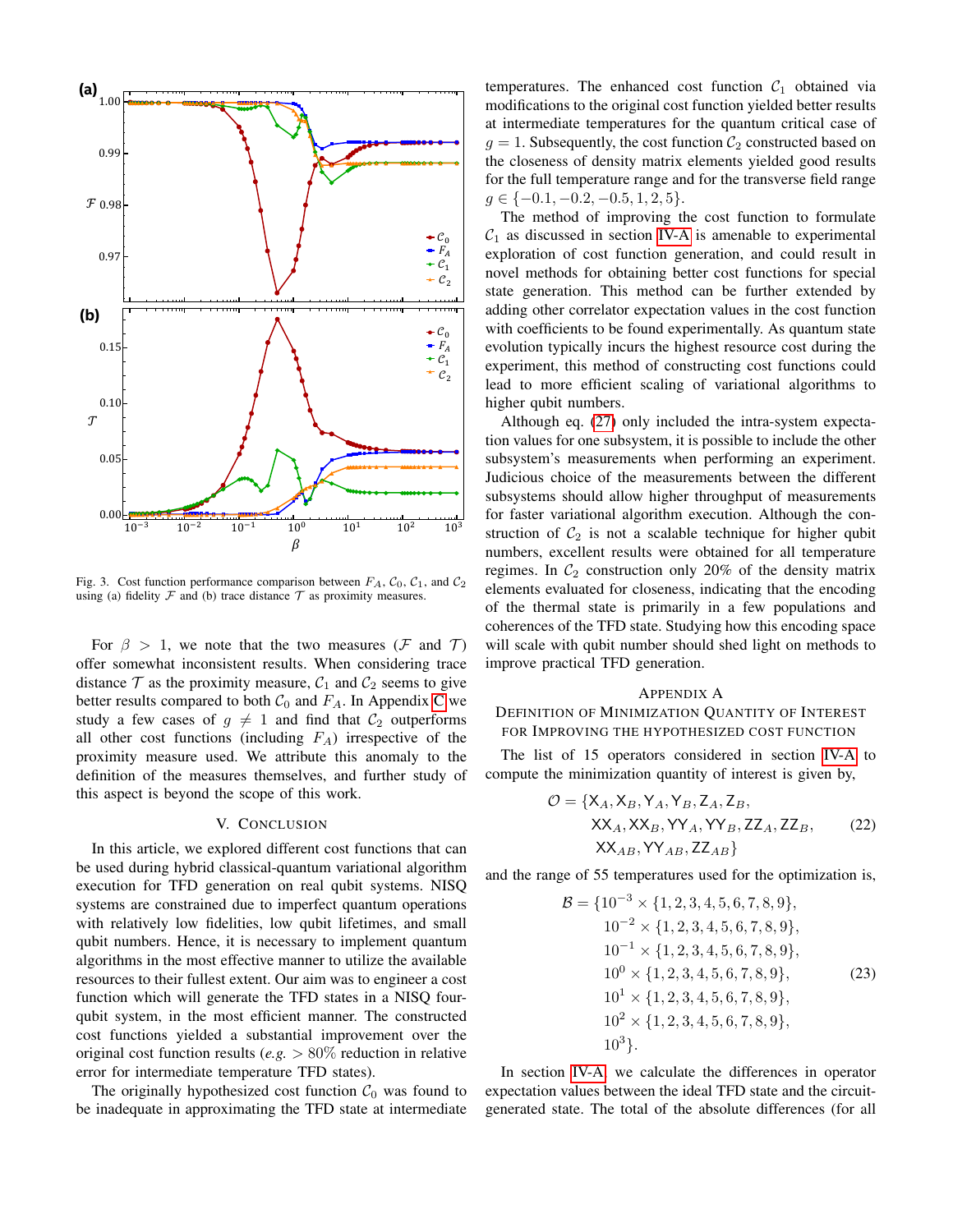temperatures) between each ideal and generated state is chosen as the minimization quantity of interest, Ξ, for finding optimal  $\zeta$  and  $\tau$  values:

$$
\Xi = \sum_{\beta \in \mathcal{B}} \sum_{o_i \in \mathcal{O}} |\langle \xi(\beta) | o_i | \xi(\beta) \rangle - \langle \Psi(\beta) | o_i | \Psi(\beta) \rangle| \tag{24}
$$

where  $|\xi(\beta)\rangle$  and  $|\Psi(\beta)\rangle$  are the ideal and circuit-generated states, respectively for each  $\beta$  value. This is an expression that is more conducive for experimental implementation as well depending on the ease of obtaining various operator expectation values.

#### <span id="page-5-21"></span>APPENDIX B

#### DENSITY MATRIX ANALYSIS FOR TFD GENERATION

We label the density matrices corresponding to the full system in the binary ordering of the ket occupation states as defined in section [II.](#page-0-1) For example the relevant elements for  $\rho_{00}, \rho_{55}$ , and  $\rho_{16}$  can be found as follows,

$$
\rho_{00} = |0000\rangle\langle0000|
$$
  
\n
$$
\rho_{55} = |0101\rangle\langle0101|
$$
  
\n
$$
\rho_{16} = |0001\rangle\langle0110|.
$$

In eq. [\(25\)](#page-6-1), each unique label in  $\rho$  is assigned when first encountered dduring enumeration of the matrix elements. Note that this is a symmetric matrix as expected from the definition of the purified thermal state in eq. [\(3\)](#page-1-5). Conversely, the circuitgenerated state  $\sigma$  is given by a Hermitian matrix as seen in eq. [\(26\)](#page-6-2). The non-zero elements in the evaluation of eq. [\(20\)](#page-3-2) are given by the elements in eq. [\(27\)](#page-6-0).

# <span id="page-5-19"></span>APPENDIX C

# PERFORMANCE OF COST FUNCTIONS FOR VARYING g

In fig. [4](#page-7-1) we compare the different cost functions' performance at generating TFD states for different  $g$  values. We find that  $C_2$  outperforms  $F_A$  for most cases. Note that the low temperature performance of  $C_1$  is poor for the case of  $g \neq 1$ , indicating the optimal coefficients should be reoptimized for various  $q$  values. Finding a general expression for the coefficients is desirable as the intermediate temperature performance is still superior to  $C_0$ . We note that  $F_A$  as a cost function occasionally had difficulty converging to a minimum, especially for  $g = -0.1$  and  $g = -0.2$ , as can be seen from sudden jumps in the traces.

# ACKNOWLEDGMENTS

The authors thank Sonika Johri and Xiang Chris Zou for insightful discussions.

#### **REFERENCES**

- <span id="page-5-12"></span>[1] J. B. Altepeter, D. F. James, and P. G. Kwiat, *4 Qubit Quantum State Tomography*. Berlin, Heidelberg: Springer Berlin Heidelberg, 2004, pp. 113–145.
- <span id="page-5-14"></span>[2] A. N. Chowdhury, G. H. Low, and N. Wiebe, "A Variational Quantum Algorithm for Preparing Quantum Gibbs States," 2020. [Online]. Available:<https://arxiv.org/abs/2002.00055>
- <span id="page-5-17"></span>[3] O. F. de Alcantara Bonfim, B. Boechat, and J. Florencio, "Groundstate properties of the one-dimensional transverse Ising model in a longitudinal magnetic field," *Phys. Rev. E*, vol. 99, p. 012122, Jan 2019. [Online]. Available: [https://link.aps.org/doi/10.1103/PhysRevE.](https://link.aps.org/doi/10.1103/PhysRevE.99.012122) [99.012122](https://link.aps.org/doi/10.1103/PhysRevE.99.012122)
- <span id="page-5-2"></span>[4] E. Farhi, J. Goldstone, and S. Gutmann, "A Quantum Approximate Optimization Algorithm," 2014, MIT-CTP/4610. [Online]. Available: <https://arxiv.org/abs/1411.4028>
- <span id="page-5-11"></span>[5] S. Hadfield, Z. Wang, B. OGorman, E. G. Rieffel, D. Venturelli, and R. Biswas, "From the Quantum Approximate Optimization Algorithm to a Quantum Alternating Operator Ansatz," *Algorithms*, vol. 12, no. 2, 2019. [Online]. Available:<https://www.mdpi.com/1999-4893/12/2/34>
- <span id="page-5-15"></span>[6] D. F. V. James, P. G. Kwiat, W. J. Munro, and A. G. White, "Measurement of qubits," *Phys. Rev. A*, vol. 64, p. 052312, Oct 2001. [Online]. Available: [https://link.aps.org/doi/10.1103/PhysRevA.](https://link.aps.org/doi/10.1103/PhysRevA.64.052312) [64.052312](https://link.aps.org/doi/10.1103/PhysRevA.64.052312)
- <span id="page-5-1"></span>[7] S. Khatri, R. LaRose, A. Poremba, L. Cincio, A. T. Sornborger, and P. J. Coles, "Quantum-assisted quantum compiling," *Quantum*, vol. 3, p. 140, May 2019. [Online]. Available: [https://doi.org/10.22331/](https://doi.org/10.22331/q-2019-05-13-140)  $q - 2019 - 05 - 13 - 140$
- <span id="page-5-13"></span>[8] J. S. Lundeen, B. Sutherland, A. Patel, C. Stewart, and C. Bamber, "Direct measurement of the quantum wavefunction," *Nature*, vol. 474, no. 7350, pp. 188–191, 2011. [Online]. Available: [https:](https://doi.org/10.1038/nature10120) [//doi.org/10.1038/nature10120](https://doi.org/10.1038/nature10120)
- <span id="page-5-5"></span>[9] J. Maziero, "Computing partial traces and reduced density matrices," *International Journal of Modern Physics C*, vol. 28, no. 01, p. 1750005, 2017. [Online]. Available:<https://doi.org/10.1142/S012918311750005X>
- <span id="page-5-3"></span>[10] N. Moll, P. Barkoutsos, L. S. Bishop, J. M. Chow, A. Cross, D. J. Egger, S. Filipp, A. Fuhrer, J. M. Gambetta, M. Ganzhorn, A. Kandala, A. Mezzacapo, P. Mller, W. Riess, G. Salis, J. Smolin, I. Tavernelli, and K. Temme, "Quantum optimization using variational algorithms on near-term quantum devices," *Quantum Science and Technology*, vol. 3, no. 3, p. 030503, jun 2018.
- <span id="page-5-6"></span>[11] M. A. Nielsen and I. L. Chuang, *Quantum Computation and Quantum Information: 10th Anniversary Edition*. Cambridge University Press, 2010.
- <span id="page-5-4"></span>[12] A. Peruzzo, J. McClean, P. Shadbolt, M.-H. Yung, X.-Q. Zhou, P. J. Love, A. Aspuru-Guzik, and J. L. O'Brien, "A variational eigenvalue solver on a photonic quantum processor," *Nature Communications*, vol. 5, no. 1, p. 4213, 2014. [Online]. Available: [https://doi.org/10.](https://doi.org/10.1038/ncomms5213) [1038/ncomms5213](https://doi.org/10.1038/ncomms5213)
- <span id="page-5-18"></span>[13] P. Pfeuty, "The one-dimensional Ising model with a transverse field," *Annals of Physics*, vol. 57, no. 1, pp. 79 – 90, 1970. [Online]. Available: <http://www.sciencedirect.com/science/article/pii/0003491670902708>
- <span id="page-5-16"></span>[14] S. Premaratne, S. Johri, X. C. Zou, R. Sagastizabal, M. A. Rol, B. Klaver, M. Moreira, C. Almudever, L. D. Carlo, and A. Matsuura, "Efficient Variational Generation of Thermofield Double States on a Superconducting Quantum Processor: Theory (Part 1)," in *APS March Meeting*, 2020, p. F07.00011.
- <span id="page-5-0"></span>[15] J. Preskill, "Quantum Computing in the NISQ era and beyond," *Quantum*, vol. 2, p. 79, Aug. 2018. [Online]. Available: [https:](https://doi.org/10.22331/q-2018-08-06-79) [//doi.org/10.22331/q-2018-08-06-79](https://doi.org/10.22331/q-2018-08-06-79)
- <span id="page-5-7"></span>[16] R. Sagastizabal, S. Premaratne, S. Johri, B. Klaver, M. Moreira, V. Negrîneac, M. A. Rol, X. C. Zou, C. Almudever, A. Matsuura, and L. D. Carlo, unpublished.
- <span id="page-5-8"></span>[17] R. Sagastizabal, M. A. Rol, B. Klaver, M. Moreira, S. Premaratne, S. Johri, X. C. Zou, C. Almudever, A. Matsuura, and L. D. Carlo, "Efficient Variational Generation of Thermofield Double States on a Superconducting Quantum Processor: Theory (Part 2)," in *APS March Meeting*, 2020, p. F07.00012.
- <span id="page-5-20"></span>[18] R. Storn and K. Price, "Differential Evolution – A Simple and Efficient Heuristic for global Optimization over Continuous Spaces," *Journal of Global Optimization*, vol. 11, no. 4, pp. 341–359, Dec 1997. [Online]. Available:<https://doi.org/10.1023/A:1008202821328>
- <span id="page-5-10"></span>[19] J. Wu and T. H. Hsieh, "Variational Thermal Quantum Simulation via Thermofield Double States," *Phys. Rev. Lett.*, vol. 123, p. 220502, Nov 2019. [Online]. Available: [https://link.aps.org/doi/10.1103/PhysRevLett.](https://link.aps.org/doi/10.1103/PhysRevLett.123.220502) [123.220502](https://link.aps.org/doi/10.1103/PhysRevLett.123.220502)
- <span id="page-5-9"></span>[20] D. Zhu, S. Johri, N. M. Linke, K. A. Landsman, N. H. Nguyen, C. H. Alderete, A. Y. Matsuura, T. H. Hsieh, and C. Monroe, "Variational Generation of Thermofield Double States and Critical Ground States with a Quantum Computer," 2019. [Online]. Available: <https://arxiv.org/abs/1906.02699>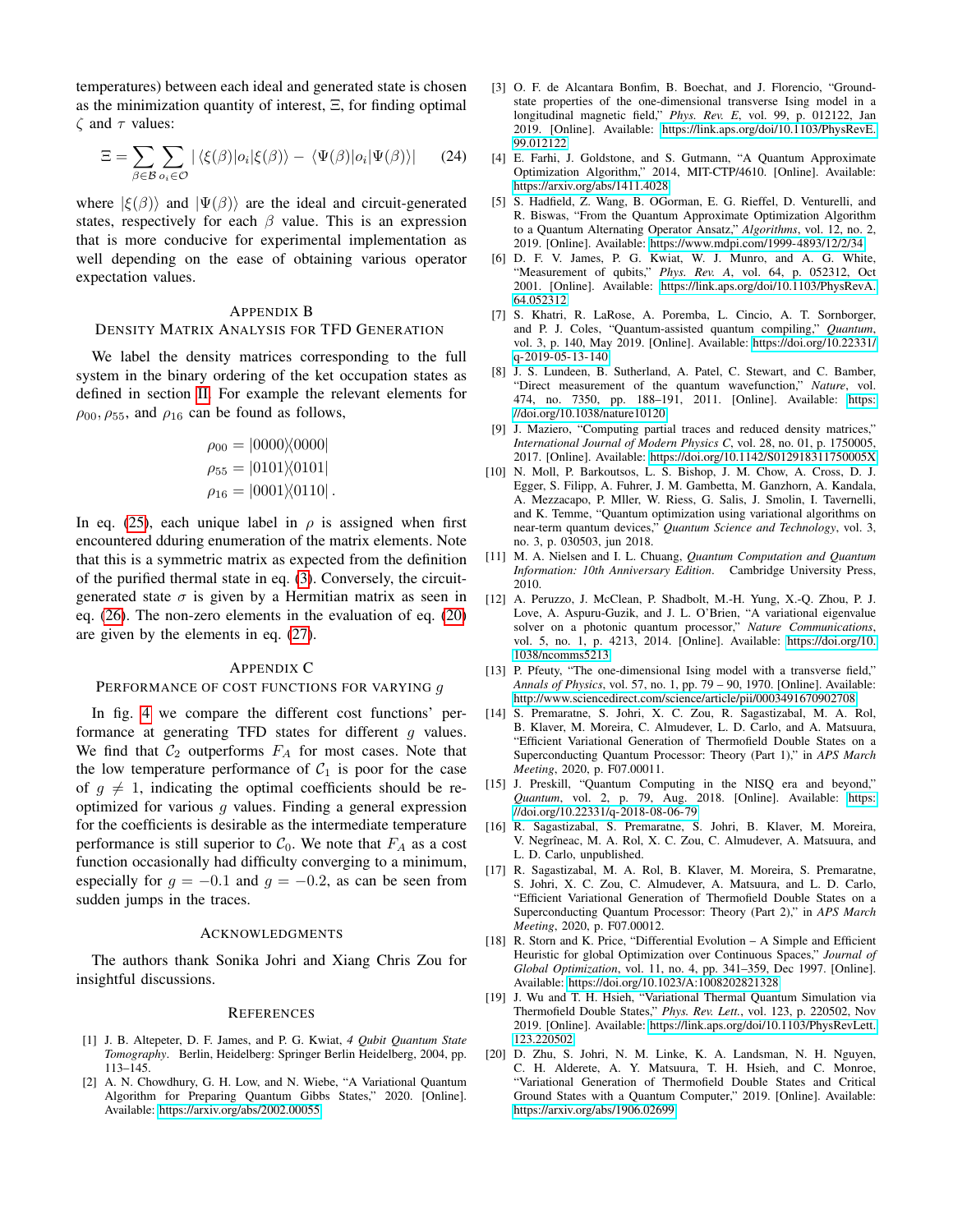$$
\rho = \begin{pmatrix}\n\rho_{00} & \rho_{01} & \rho_{01} & \rho_{03} & \rho_{01} & \rho_{05} & \rho_{06} & \rho_{01} & \rho_{01} & \rho_{06} & \rho_{05} & \rho_{01} & \rho_{03} & \rho_{01} & \rho_{01} & \rho_{00} \\
\rho_{01} & \rho_{11} & \rho_{11} & \rho_{13} & \rho_{11} & \rho_{15} & \rho_{16} & \rho_{11} & \rho_{11} & \rho_{16} & \rho_{15} & \rho_{11} & \rho_{13} & \rho_{11} & \rho_{11} & \rho_{01} \\
\rho_{03} & \rho_{13} & \rho_{13} & \rho_{33} & \rho_{13} & \rho_{35} & \rho_{36} & \rho_{13} & \rho_{13} & \rho_{36} & \rho_{35} & \rho_{13} & \rho_{33} & \rho_{13} & \rho_{13} & \rho_{03} \\
\rho_{01} & \rho_{11} & \rho_{11} & \rho_{13} & \rho_{11} & \rho_{15} & \rho_{16} & \rho_{11} & \rho_{11} & \rho_{16} & \rho_{15} & \rho_{11} & \rho_{13} & \rho_{11} & \rho_{11} & \rho_{01} \\
\rho_{05} & \rho_{15} & \rho_{15} & \rho_{35} & \rho_{15} & \rho_{55} & \rho_{56} & \rho_{15} & \rho_{15} & \rho_{56} & \rho_{55} & \rho_{15} & \rho_{35} & \rho_{15} & \rho_{15} & \rho_{05} \\
\rho_{06} & \rho_{16} & \rho_{16} & \rho_{36} & \rho_{16} & \rho_{56} & \rho_{66} & \rho_{16} & \rho_{66} & \rho_{56} & \rho_{16} & \rho_{36} & \rho_{16} & \rho_{16} & \rho_{06} \\
\rho_{01} & \rho_{11} & \rho_{11} & \rho_{13} & \rho_{11} & \rho_{15} & \rho_{16} & \rho_{11} & \rho_{11} & \rho_{16} & \rho_{15} & \rho_{11} & \
$$

$$
\sigma=\left(\begin{array}{cccccccccccccccc} \sigma_{00} & \sigma_{01} & \sigma_{01} & \sigma_{03} & \sigma_{01} & \sigma_{05} & \sigma_{06} & \sigma_{01} & \sigma_{01} & \sigma_{06} & \sigma_{05} & \sigma_{01} & \sigma_{03} & \sigma_{01} & \sigma_{01} & \sigma_{00} \\ \sigma_{01}^* & \sigma_{11} & \sigma_{11} & \sigma_{13} & \sigma_{11} & \sigma_{15} & \sigma_{16} & \sigma_{11} & \sigma_{11} & \sigma_{16} & \sigma_{15} & \sigma_{11} & \sigma_{13} & \sigma_{11} & \sigma_{11} & \sigma_{01} \\ \sigma_{01}^* & \sigma_{11}^* & \sigma_{12}^* & \sigma_{13}^* & \sigma_{33} & \sigma_{13}^* & \sigma_{35} & \sigma_{36} & \sigma_{13}^* & \sigma_{37}^* & \sigma_{38}^* & \sigma_{35}^* & \sigma_{13}^* & \sigma_{33} & \sigma_{13}^* & \sigma_{33} \\ \sigma_{01}^* & \sigma_{11} & \sigma_{11} & \sigma_{13} & \sigma_{11} & \sigma_{15} & \sigma_{16} & \sigma_{11} & \sigma_{11} & \sigma_{16} & \sigma_{15} & \sigma_{13} & \sigma_{33} & \sigma_{13}^* & \sigma_{33}^* \\ \sigma_{01}^* & \sigma_{11}^* & \sigma_{12}^* & \sigma_{15}^* & \sigma_{35}^* & \sigma_{15}^* & \sigma_{55} & \sigma_{56} & \sigma_{15}^* & \sigma_{56}^* & \sigma_{56} & \sigma_{55} & \sigma_{15}^* & \sigma_{35}^* & \sigma_{15}^* & \sigma_{35}^* \\ \sigma_{00}^* & \sigma_{16}^* & \sigma_{16}^* & \sigma_{36}^* & \sigma_{16}^* & \sigma_{36}^* & \sigma_{16}^* & \sigma_{36}^* & \sigma_{16}^* & \sigma_{16}^* & \sigma_{36}^* & \sigma_{16}^* & \sigma_{36}^* & \sigma_{16}^* & \sigma_{36}^* & \sigma_{1
$$

$$
r_{4} = \rho_{05} = \frac{3\Gamma^{2} - \sqrt{4\Gamma^{2} + 1} \sinh\left(\frac{1}{2T}\right) \sinh\left(\frac{\sqrt{4\Gamma^{2} + 1}}{2T}\right) + \Gamma^{2} \cosh\left(\frac{\sqrt{4\Gamma^{2} + 1}}{T}\right) + (4\Gamma^{2} + 1) \cosh\left(\frac{1}{2T}\right) \cosh\left(\frac{\sqrt{4\Gamma^{2} + 1}}{2T}\right) + 1}{4\left(4\Gamma^{2} + 1\right)\left(\cosh\left(\frac{\sqrt{4\Gamma^{2} + 1}}{T}\right) + \cosh\left(\frac{1}{T}\right)\right)}
$$
\n
$$
r_{8} = \rho_{15} = -\frac{\Gamma \sinh\left(\frac{\sqrt{4\Gamma^{2} + 1}}{2T}\right) \left(\sinh\left(\frac{\sqrt{4\Gamma^{2} + 1}}{2T}\right) + \sqrt{4\Gamma^{2} + 1} \left(\cosh\left(\frac{\sqrt{4\Gamma^{2} + 1}}{2T}\right) + \sinh\left(\frac{1}{2T}\right) + \cosh\left(\frac{1}{2T}\right)\right)\right)}{4\left(4\Gamma^{2} + 1\right)\left(\cosh\left(\frac{\sqrt{4\Gamma^{2} + 1}}{T}\right) + \cosh\left(\frac{1}{2T}\right)\right)}
$$
\n
$$
r_{13} = \rho_{55} = \frac{\left(\frac{\sinh\left(\frac{\sqrt{4\Gamma^{2} + 1}}{2T}\right)}{\sqrt{4\Gamma^{2} + 1}} + \cosh\left(\frac{\sqrt{4\Gamma^{2} + 1}}{2T}\right) + \sinh\left(\frac{1}{2T}\right) + \cosh\left(\frac{1}{2T}\right)\right)}{8\left(\cosh\left(\frac{\sqrt{4\Gamma^{2} + 1}}{2T}\right) + \cosh\left(\frac{1}{2}\right)\right)}
$$
\n
$$
s_{4} = \sigma_{05} = \frac{\left(\left\langle ZZ_{AB}\right\rangle + 2\right)^{2} \left(4\left\langle XAB\right\rangle + \left\langle ZZ_{AB}\right\rangle^{2} - 4\right)}{64\left(\left\langle ZZ_{AB}\right\rangle^{2} + 4\right)}
$$
\n
$$
s_{8} = \sigma_{15} = \frac{\left(\left\langle ZZ_{AB}\
$$

<span id="page-6-1"></span>(25)

<span id="page-6-2"></span><span id="page-6-0"></span>(26)